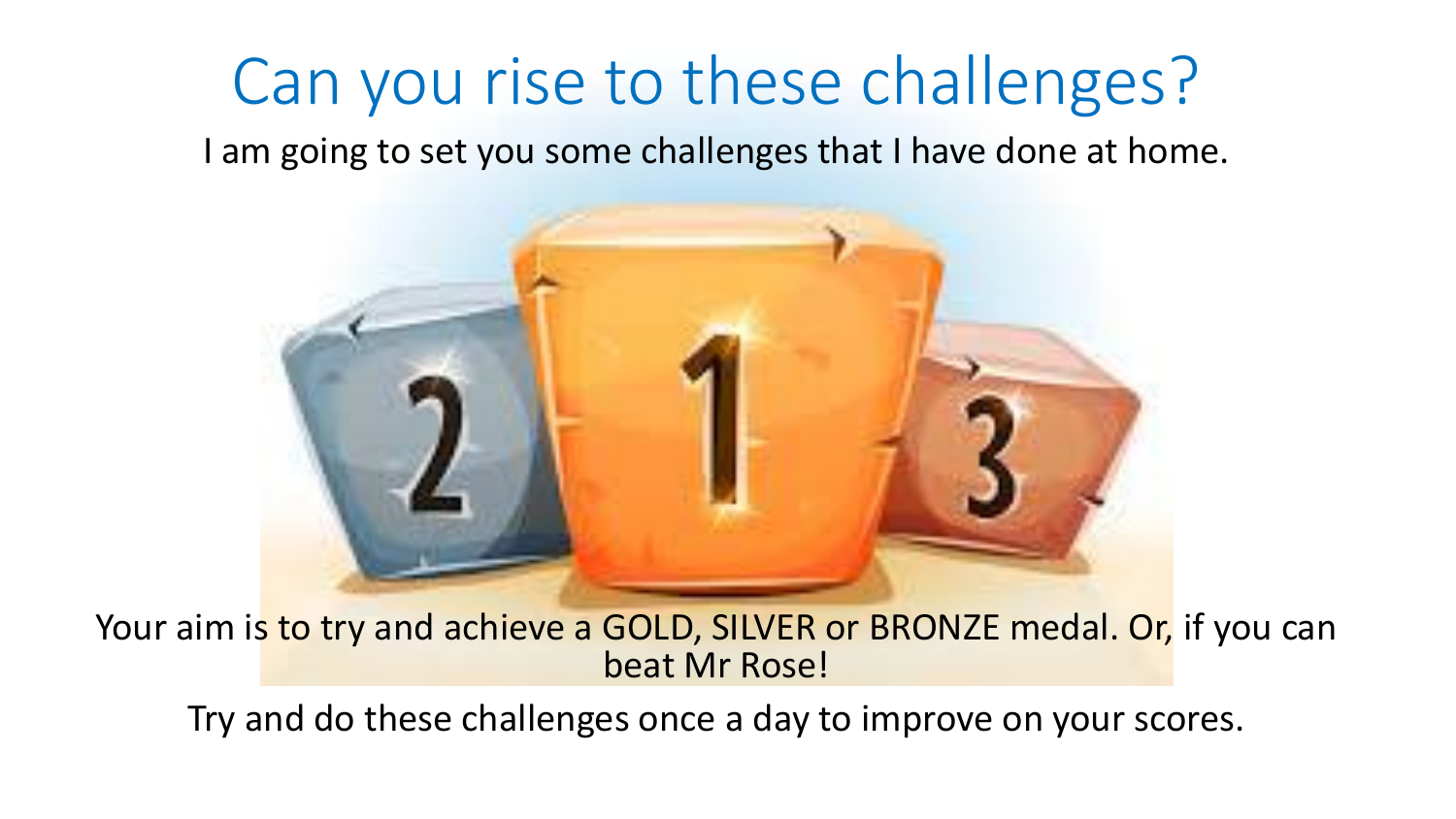Challenge 1: Around the body!

How many times can you pass an object (socks, toilet roll) around your body in 30 seconds?

#### Click on link to watch video:

[https://www.youtube.com/watch?v=XDZzK11\\_bcg&feature=youtu.be](https://www.youtube.com/watch?v=XDZzK11_bcg&feature=youtu.be)

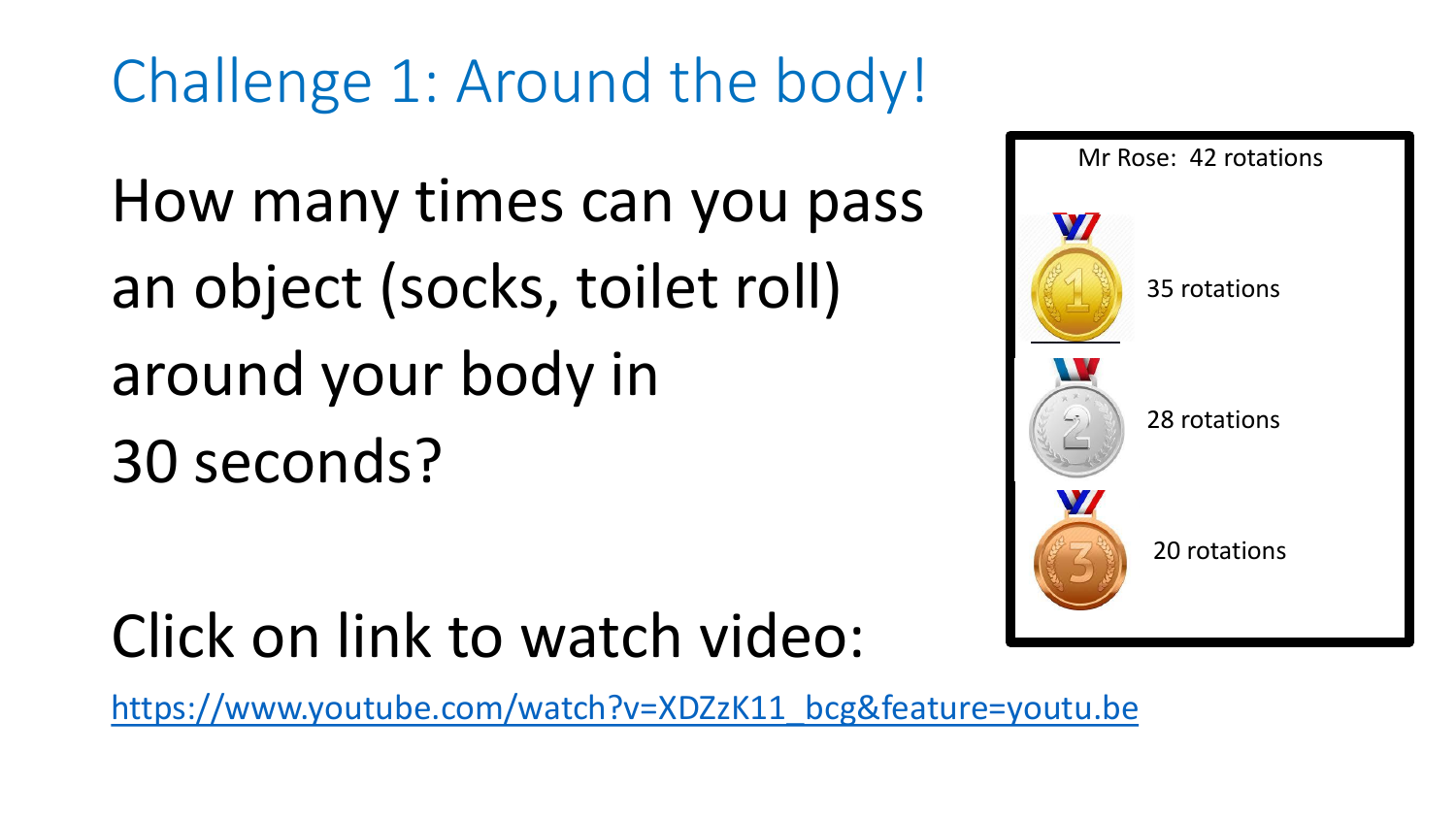### Challenge 2: Cardio Blast!

Your challenge is to see how fast you can do this set of exercises.









50 seconds or quicker

Mr Rose: 42.46 seconds

60 seconds or quicker



70 seconds or quicker

10 High knees

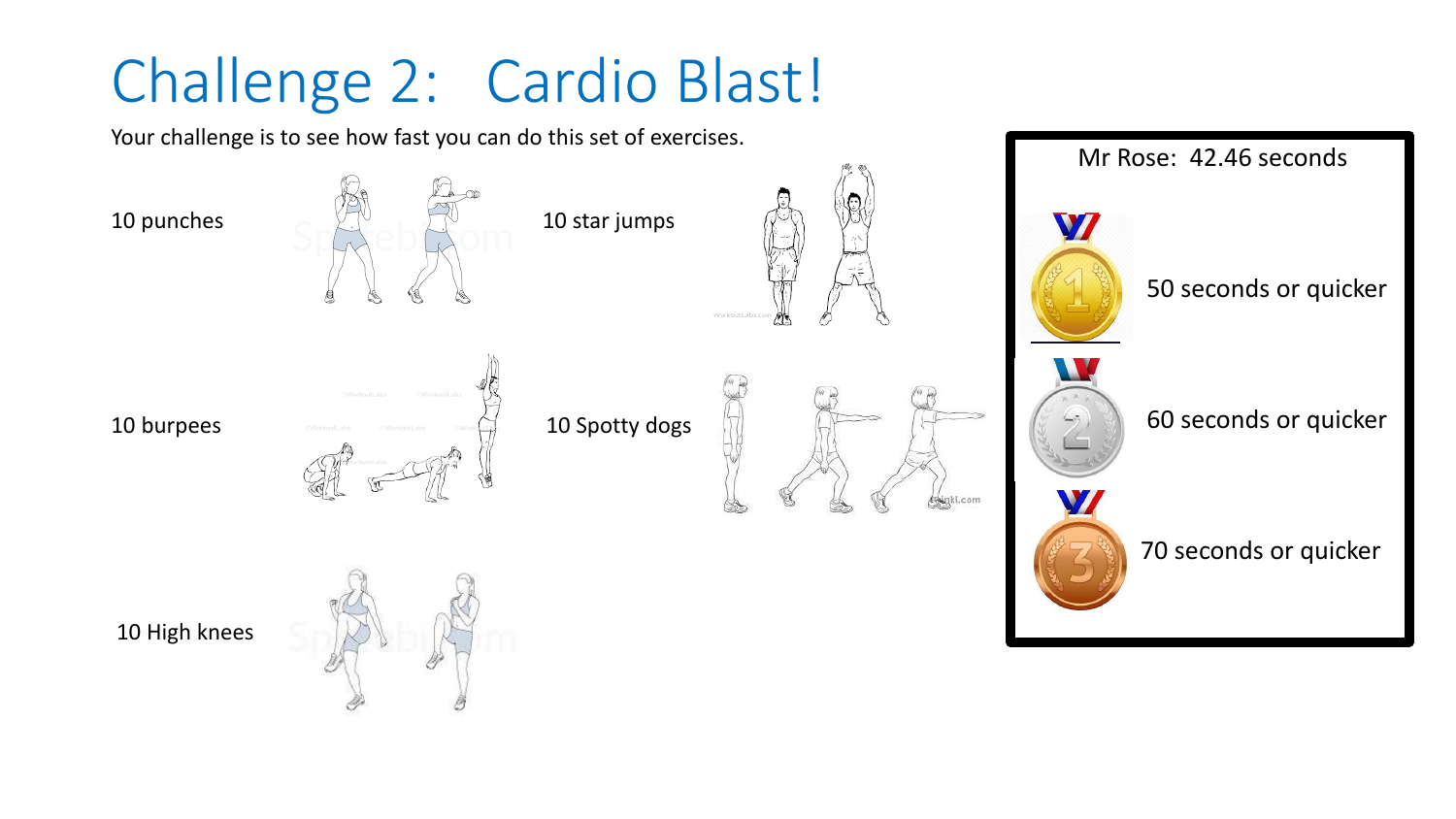## Challenge 3: Socks in the box challenge!

Your challenge is to throw as many pairs of socks into the box as you can in 60 Seconds.

How to play: Get 5 pairs of rolled up socks and a washing up bowl. Put the bowl on the floor then take 4 large strides away from the bowl and put down a marker (we used a plastic cup). When the timer starts, start to throw the socks into the box one at a time, keeping count of how many successfully land in the box. When you've thrown all 5, quickly run and collect them up, run back to the marker and keep going until the 60 seconds is up.



Click on link to watch video:

<https://www.youtube.com/watch?v=kQEogSVFtnU&feature=youtu.be>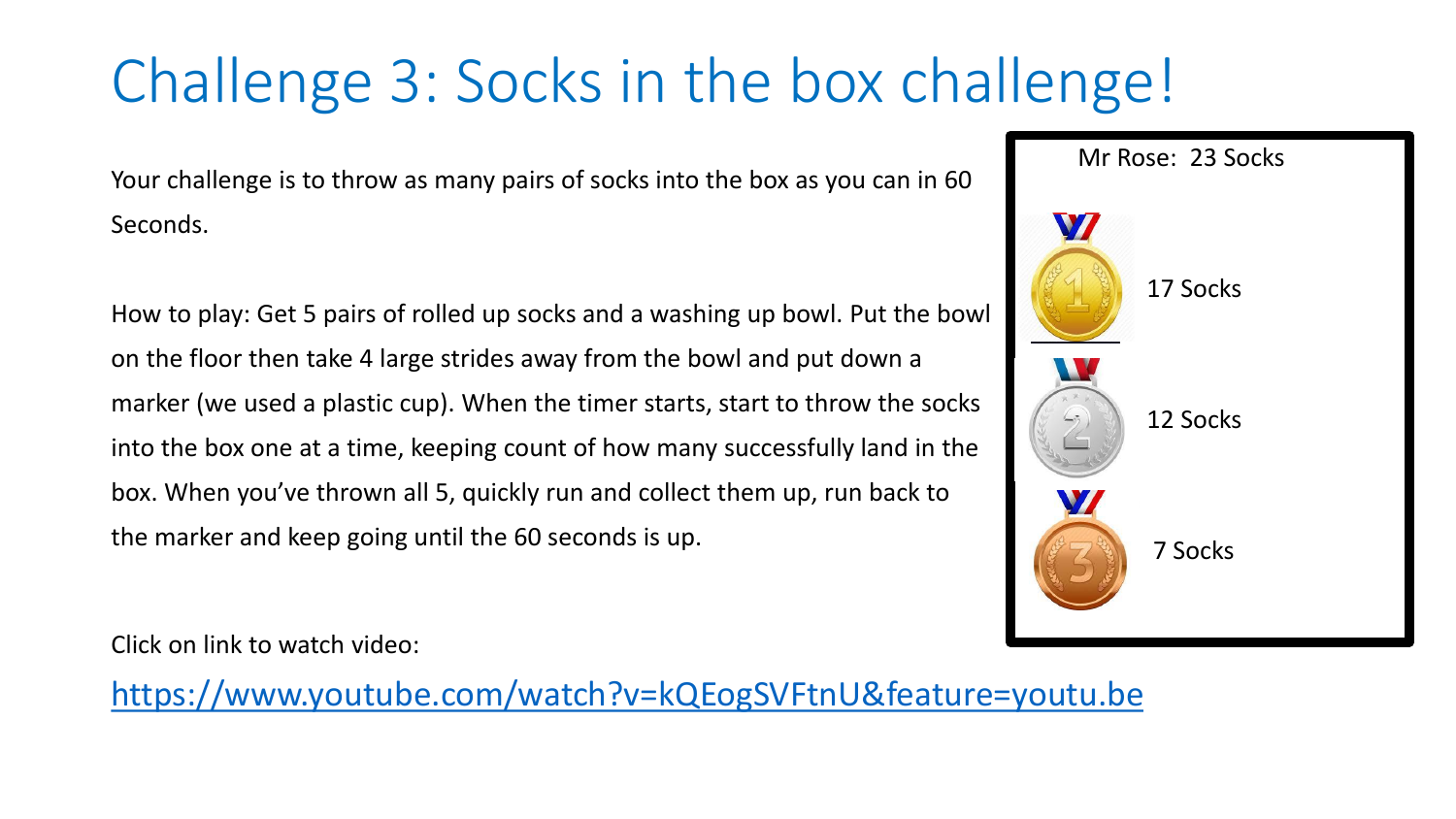Challenge 4: Step up challenge !

Using the bottom step on your stairs how many step ups can

you do in 30 seconds?



<https://www.youtube.com/watch?v=fHllf5Zd7hk>

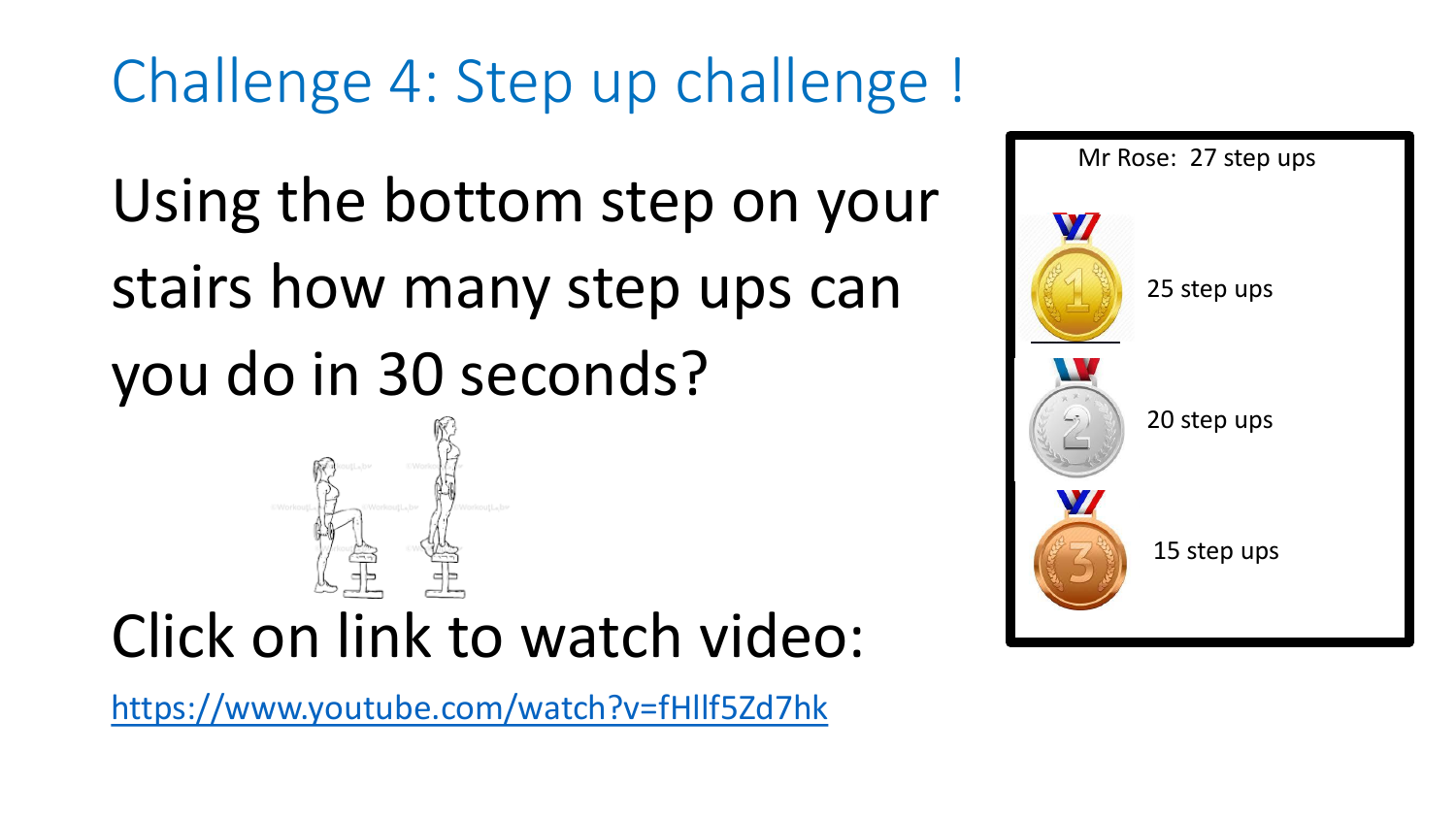## Challenge 5: Accuracy challenge

Your challenge is knock down as many toilet rolls

as you can.

You need 5 toilet rolls and 5 pairs of socks to play this game. Set up a target range like so:



Mr Rose: 4 toilet rolls

4 toilet rolls